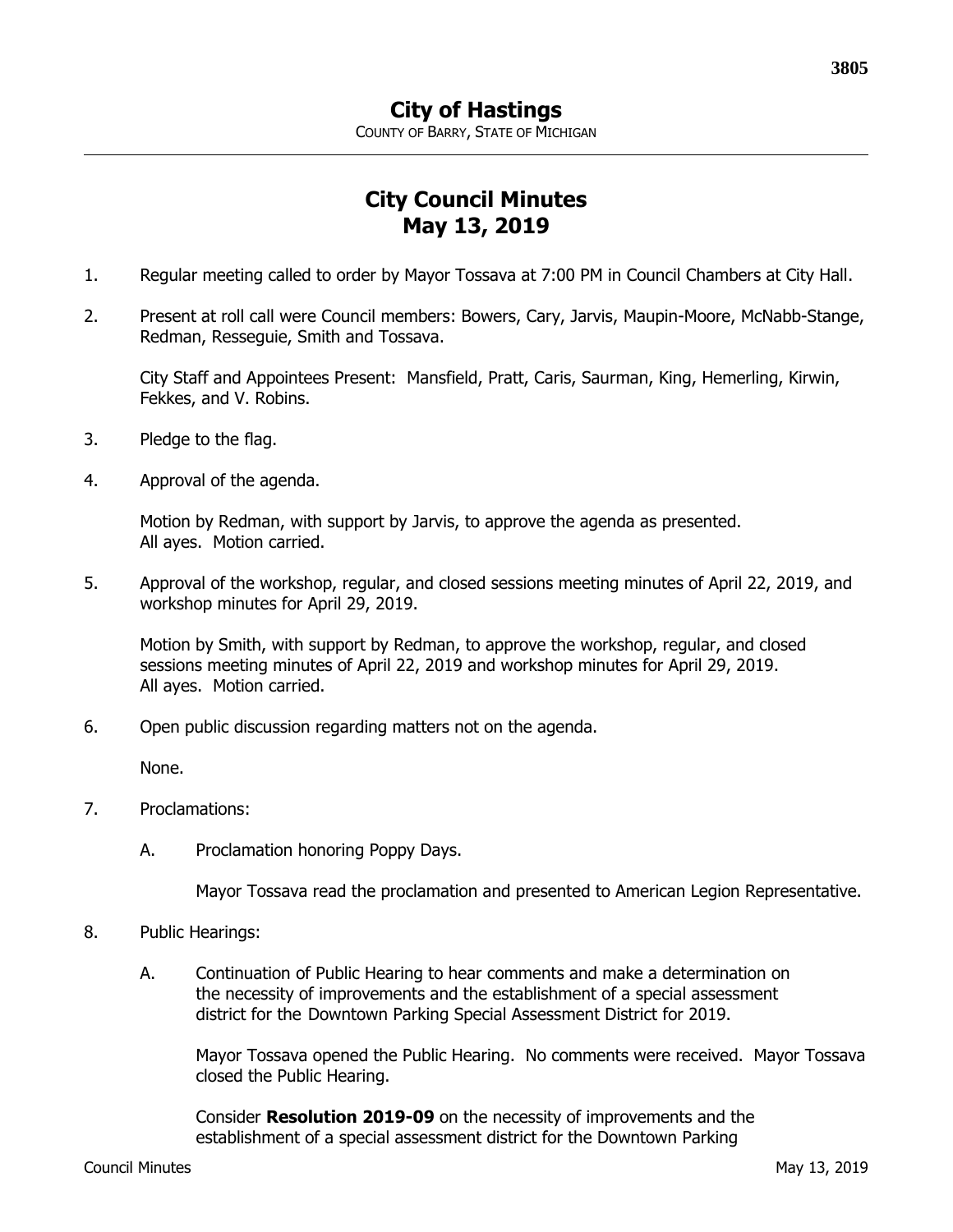Special Assessment District for 2019.

Motion by McNabb-Stange, with support by Redman, to adopt **Resolution 2019-09** to establish a Special Assessment District for 2019.

Yeas: Bowers, Cary, Jarvis, Maupin-Moore, McNabb-Stange, Redman, Resseguie, Smith, and Tossava. Nays: None. Absent: None. Motion carried.

B. Public Hearing to hear comments and make a determination on the final assessment roll for the Downtown Parking Special Assessment District for 2019.

Mayor Tossava opened the Public Hearing. No comments were received. Mayor Tossava closed the Public Hearing.

Consider **Resolution 2019-10** to approve the Final Assessment Roll for the 2019 Special Assessment District For parking Improvements in the Downtown Business Area in the amount of \$27,688.00.

Motion by Bowers, with support by Smith, to adopt **Resolution 2019-10**, the Final Assessment Roll as presented.

Yeas: Bowers, Cary, Jarvis, Maupin-Moore, McNabb-Stange, Redman, Resseguie, Smith, and Tossava. Nays: None. Absent: None. Motion carried.

C. Public hearing to hear comment and make a determination on the operating budget for 2019/2020 and the millage rate to support that budget.

Mayor Tossava opened the Public Hearing. No comments were received. Mayor Tossava closed the Public Hearing.

Consider **Resolution 2019-11** to adopt the general appropriations act and set the millage rate for fiscal year 2019/2020.

Motion by Jarvis, with support by Resseguie, to adopt **Resolution 2019-11** as presented.

- Yeas: Bowers, Cary, Jarvis, Maupin-Moore, McNabb-Stange, Redman, Resseguie, Smith, and Tossava. Nays: None. Absent: None. Motion carried.
- D. Public Hearing to hear comment and make a determination on the WWTP Plan Project. <https://hastingsmi.org/>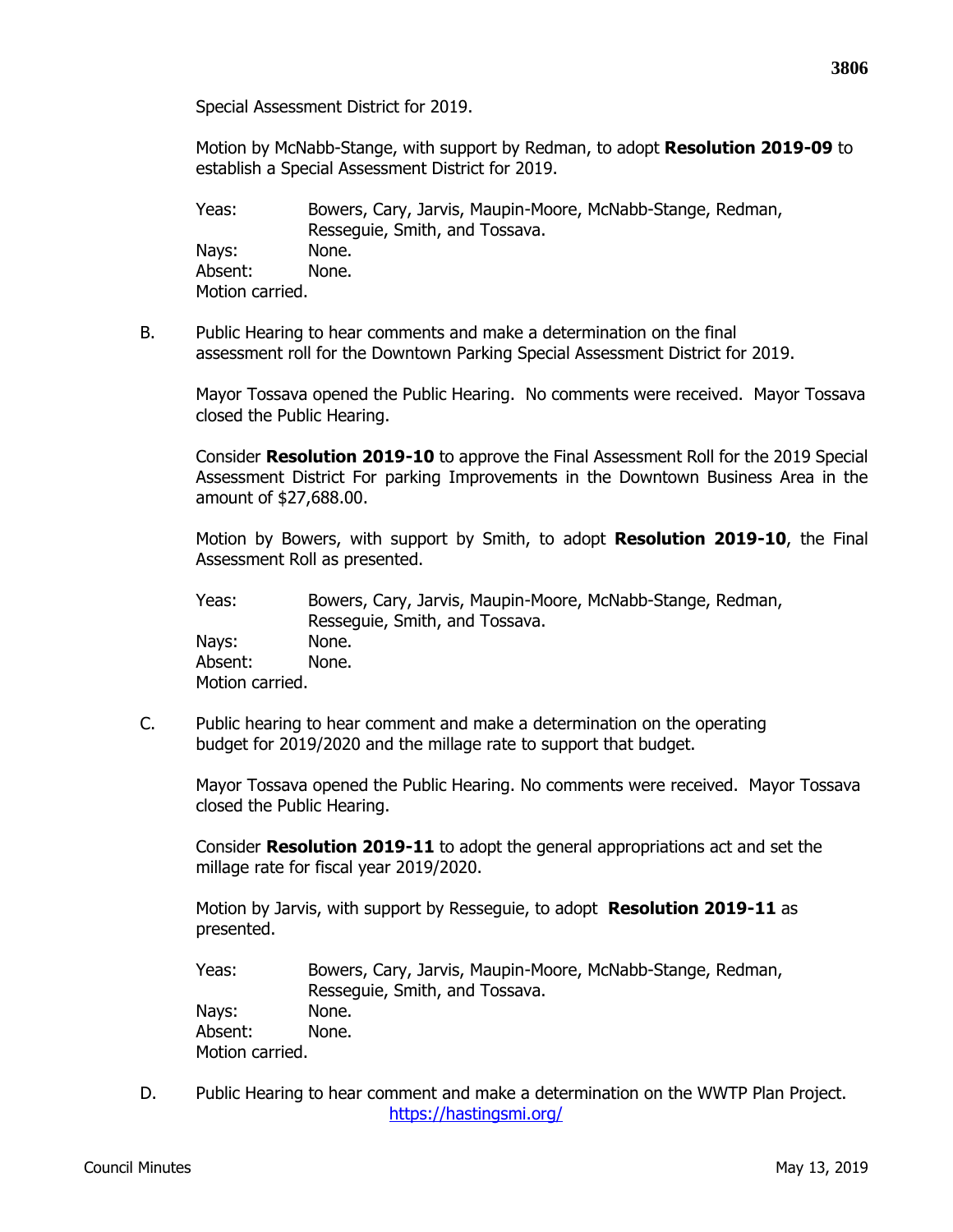Power Point presentation by HRC.

Mayor Tossava opened the Public Hearing. Comment and questions were received. Mayor Tossava closed the Public Hearing.

- 9. Formal presentations and requests:
	- A. Consider request from American Cancer Society to hold the Relay for Life on June 1, 2019.

Jon Hook presented request.

Consider **Resolution 2019-12** to stay the necessary ordinances for the Relay for Life Event including permission for fund-raising activities.

Yeas: Bowers, Cary, Jarvis, Maupin-Moore, McNabb-Stange, Redman, Resseguie, Smith, and Tossava. Nays: None. Absent: None. Motion carried.

B. Consider request from The Plucky Knitter to hold a barbeque-style picnic behind their store in City Lot #2.

Amy Wimbrow presented request.

Motion by McNabb-Stange, with support by Redman, to approve the request including the sequestering of the parking lot from  $6:00 - 10:00$  PM under the direction of staff.

Yeas: Bowers, Cary, Jarvis, Maupin-Moore, McNabb-Stange, Redman, Resseguie, Smith, and Tossava. Nays: None. Absent: None. Motion carried.

C. Consider request to block West Marshall Street for their annual  $4<sup>th</sup>$  of July Block Party on July 5, 2019 12:00 Noon through 12:00 AM July 6, 2019.

Shannon Rybiski presented the request.

Yeas: Bowers, Cary, Jarvis, Maupin-Moore, McNabb-Stange, Redman, Resseguie, Smith, and Tossava. Nays: None. Absent: None. Motion carried.

10. Recommendations from other Boards: (None).

11. Ordinances: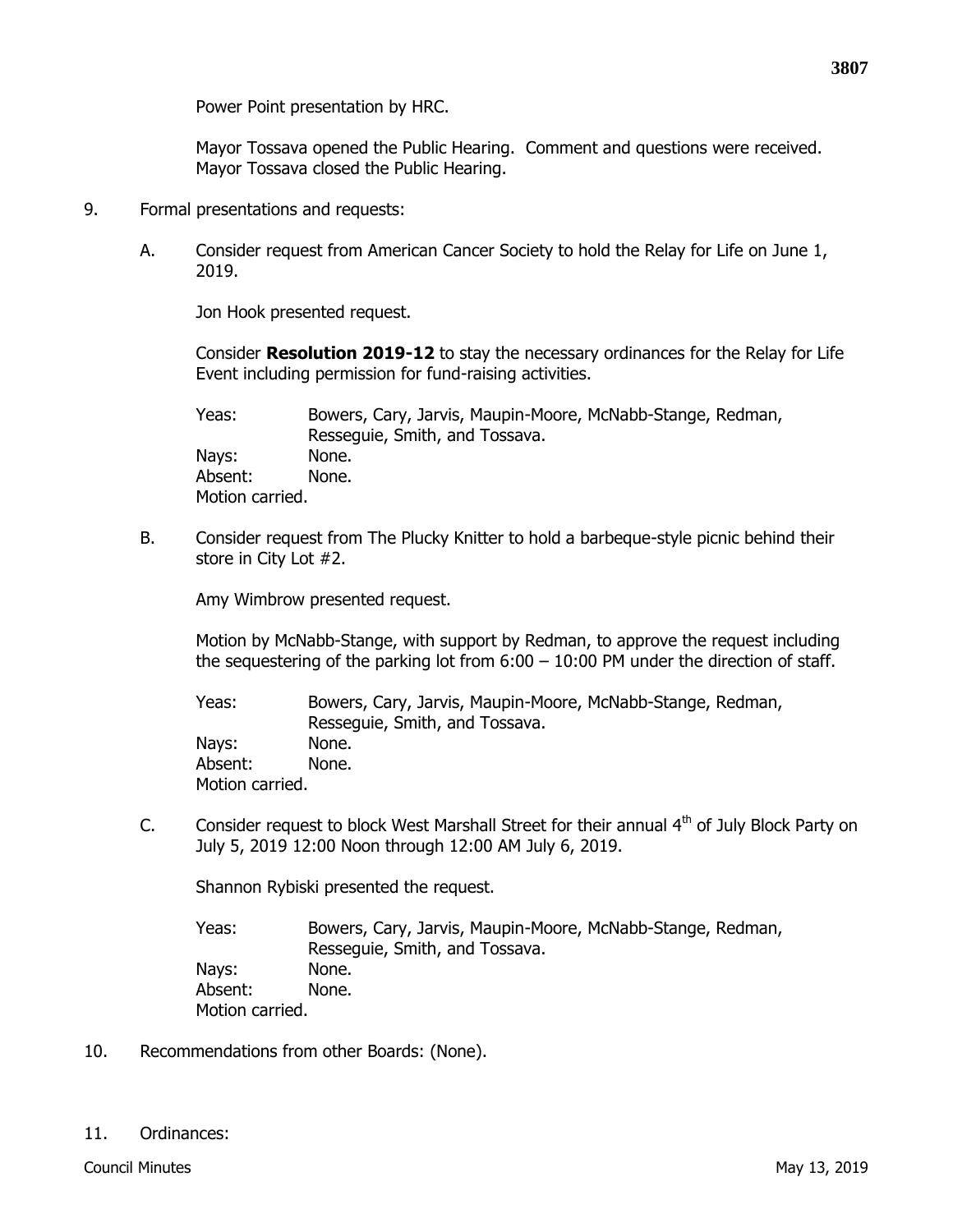- A. First reading of **Ordinance No. 571** to amend Chapter 42 of the Code of Ordinances regulating the permissible days and hours for discharge of fireworks.
- B. First reading **of Ordinance No. 572** to amend Chapter 54 of the Code of Ordinances regulating the use of vaping devices and related products.
- C. First reading of **Ordinance No. 573** to amend Chapter 58 of the Code of Ordinances relating to vaping devices and related products definitions.
- 12. Resolutions: (None).
- 13. Appointments: (None).
- 14. Bids, Contracts, Agreements, and Sales:
	- A. Consider request from Chief Pratt and authorize Mayor and Clerk to sign agreement for the E Crash Report System.

Motion by Redman, with support by Maupin-Moore, to approve and authorize signing of the agreement as presented.

Yeas: Bowers, Cary, Jarvis, Maupin-Moore, McNabb-Stange, Redman, Resseguie, Smith, and Tossava. Nays: None. Absent: None. Motion carried.

B. Consider and authorize City Clerk to sign agreement with Noordyk Business Equipment for copiers and printers.

Motion from McNabb-Stange, with support by Maupin-Moore, to approve and authorize Clerk to sign agreement with Noordyk Business Equipment.

Yeas: Bowers, Cary, Jarvis, Maupin-Moore, McNabb-Stange, Redman, Resseguie, Smith, and Tossava. Nays: None. Absent: None. Motion carried.

- 15. City Manager's report:
	- A. Interim Public Services Director report monthly report was presented.
	- B. Fire Chief Caris presented his monthly report.
	- C. Library Director Hemerling presented her monthly report.
	- D. Consider and authorize Mayor to sign the Michigan Council for Arts and Cultural Affairs Assurances (MCACA) application.

Motion by Smith, with support by Redman, to authorize Mayor to sign application for the Michigan Council for Arts and Cultural Affairs Assurances (MCACA).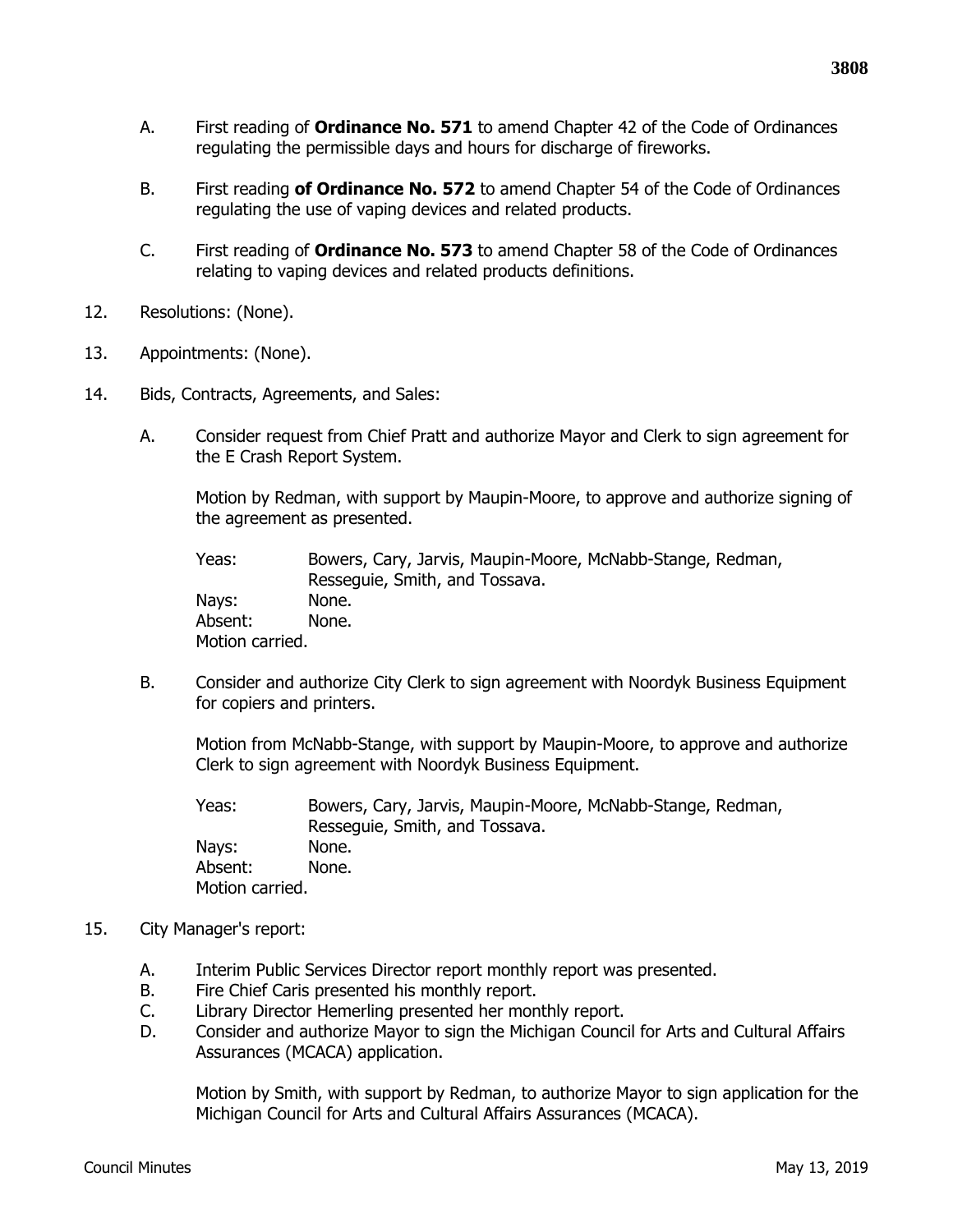Yeas: Bowers, Cary, Jarvis, Maupin-Moore, McNabb-Stange, Redman, Resseguie, Smith, and Tossava. Nays: None. Absent: None. Motion carried.

E. Report regarding status of compostable materials drop-off site.

Motion by Smith, with support by Redman, to approve DPS City employees to staff Compostable Drop-Off Site from 3:00-7:00 PM Wednesdays, and 9:00 AM-12:00 Noon on Saturdays.

Yeas: Bowers, Cary, Jarvis, Maupin-Moore, McNabb-Stange, Redman, Resseguie, Smith, and Tossava. Nays: None. Absent: None. Motion carried.

F. Consider cases and protection plan options for City Council and Planning Commission Ipads.

Motion by Resseguie, with support by McNabb-Stange, to purchase protection plan for 2 years.

Yeas: Bowers, Cary, Jarvis, Maupin-Moore, McNabb-Stange, Redman, Resseguie, Smith, and Tossava. Nays: None. Absent: None.

Motion carried.

16. Consent items without individual discussion:

## A. Invoices:

Penn Valley Pump Co. 21,435.00 (Pump).

- B. Thank you note from the Barry County Substance Abuse Task Force.
- C. Draft Minutes Local Development Finance Authority (LDFA) April 25, 2019.
- D. Draft Minutes Downtown Development Authority (DDA) April 18, 2019.
- E. Draft Minutes Hastings City / Barry County Airport Commission April 24, 2019.
- F. Draft Minutes Cable Access Committee April 18, 2019.
- G. Barry County Central Dispatch April 2019 Statistics.
- H. Election Results from May 7, 2019 election.
- I. Quarterly Community Breakfast May 15, 2019 Leason Sharpe Hall.
- J. Draft Minutes Hastings Public Library Board of Trustees May 6, 2019.
- K. Events Calendar May 2019.

Motion by Redman, with support by Smith, to receive and place on file Items #16.A. through 16.K. inclusive. All ayes. Motion carried.

17. City Attorneys Report: